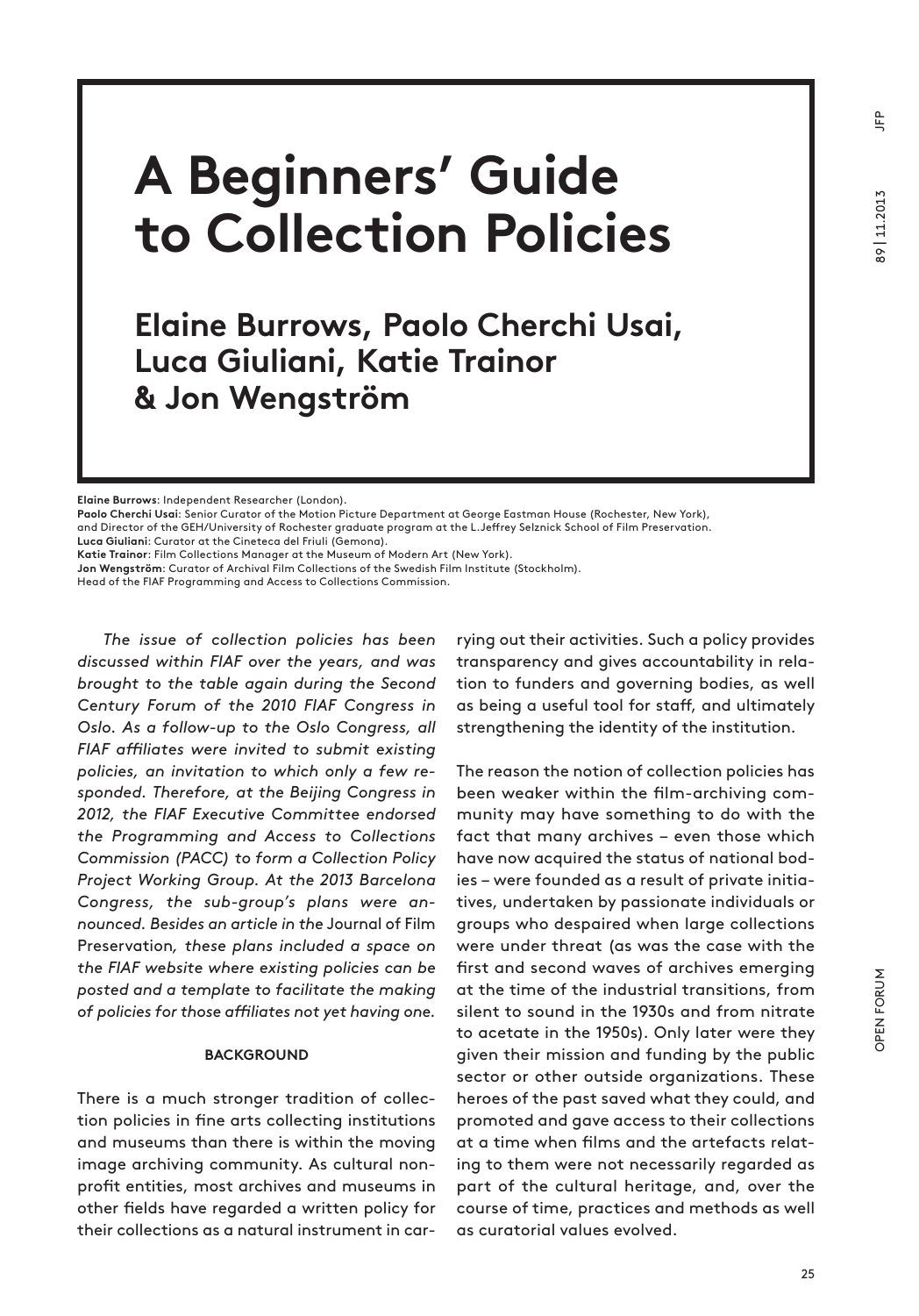

#### **TRAnSpAREnCY AnD ACCOunTABILITY**

FIAF is currently made up of non-profit members and associates. Whether or not its affiliates are independent institutions or departments of a larger museum, library, archival or film funding organization, they are all cultural institutions devoted to the task of collecting, preserving, documenting, and making available moving image heritage. As long as this is their status, there are many advantages in having transparent and published collection policies which explain to funders, donors, trustees, governments – and ultimately the general public – why they exist, what they do, and why their work is important. A simple and coherent policy is the best assurance available to encourage continuous financial and public support for an archive's activities.

#### **DEFInITIOn AnD RELATIOn TO mISSIOn STATEmEnT**

The first thing when establishing a collection policy is to set it in relation to the institution's mission statement. The main function of a successful collection policy is to explain, both internally and to external stakeholders (from the public to funding agencies), how the institution aims to fulfill its overarching mission. If the mission of an archive is, for instance, to preserve and give access to the "regional film heritage", then a collection policy should explain how "regional" is defined, what constitutes the "heritage", and what measures are in place – at a strategic level – to accomplish this mission. If the mission is very broad – perhaps "to strengthen the nation's democracy" – then a policy should explain how the activities of the archival institution support this aim. On the other hand, if a mission is very specific, such as "to make non-professional films permanently available", or "to preserve films relating to sport", it is good if the policy explains why the mission is defined in this way. It may, for example, have something to do with the existence of other film-collecting agencies or museums covering other parts of the audiovisual heritage.

One important thing to take into consideration before establishing a collection policy is what kind of neighbouring institutions already exist. Are there other moving image archives (FIAF or non-FIAF) in the country or the region? Are there other institutions dealing with broadcast and other non-cinematographic audiovisual material, with their own clearly defined missions? Is your institution located in a country with prominent studio archives? It is always easier to get acceptance and support for a policy if it is seen to fill a void – that is, if its scope does not overlap with that of other institutions.

#### **WHAT COnSTITuTES A COLLECTIOn pOLICY?**

In basic terms, a collection policy really only needs to cover (a) what kind of moving images and related materials are to be collected, (b) how they are to be preserved, and (c) the extent to which the collections are to be made accessible.

If the mission of the archive is to collect, preserve, document, and give access to the "national film heritage", one may argue that the archive's policy ought to be to collect all the nation's films and the non-film materials related to them. However, this may be too vague, and the policy would benefit from stating what is meant by "films", and whether the term relates to purely cinematographic works or any kind of audiovisual material, or only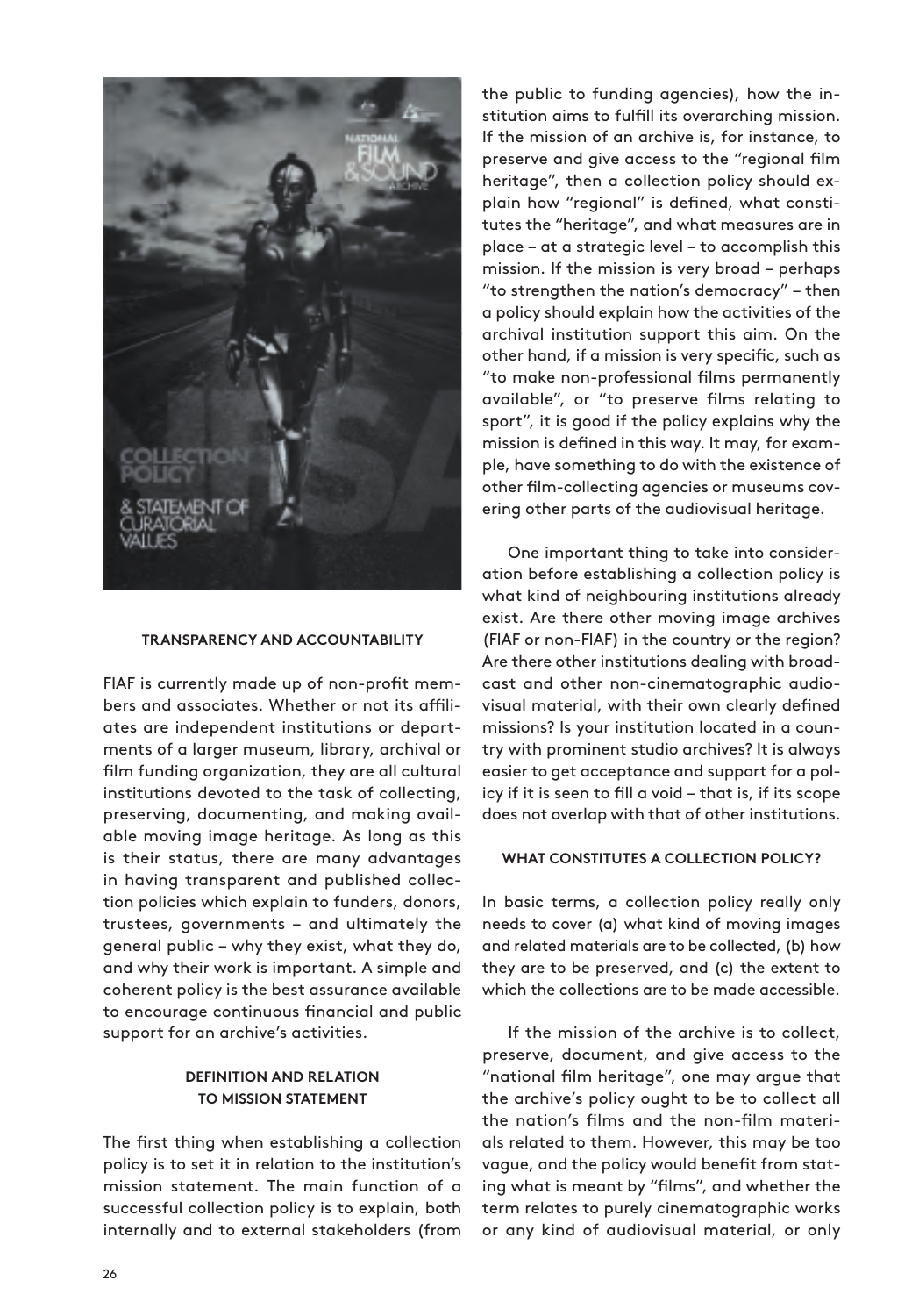

to films covered by legal-deposit acts and/or deposit by contractual obligation, or to any cinematographic work produced, or indeed screened (including non-national films), in a given country. The policy is also made clearer if it states whether films are to be collected only in their original formats or also in other formats, and whether viewing copies as well as original and/or master materials are to be collected and preserved. The archive's preservation policy should also be defined. This should include information on what kinds of films are to be subject to active preservation measures, as opposed to more passive storage arrangements, and the priorities given in this respect, as well as what elements are to be subject to duplication or digitization, and for what purposes. Another section of the policy should then cover to whom and under what conditions the materials in the collections are to be presented, which may include public screenings in original format and low-resolution access copies made available to scholars on the archive's premises, as well as temporary loans to outside organizations (FIAF colleagues, festivals, rights-holders, and so on).

### **WHAT** *NOT* **TO COLLECT (DE-ACCESSIOnInG unWAnTED mATERIALS)**

With clear definitions of the components of a policy as discussed above, it is relatively easy to declare – another very important function of a collection policy – what materials the archive should *not* collect. It is worth bearing in mind that it is always easier *not* to acquire something in the first place than it is to dispose of unwanted materials which are already in the collection. But, invariably, there will be films in the collection that should not be part of it, which is why the document must also include a policy on de-accessioning. For example, should (and could?) these unwanted items be offered to another trustworthy archival institution whose mission and policy relates to the material in question? In what circumstances should elements be destroyed?

Another reason for disposal may be that the policy stipulates a maximum number of viewing copies of each title and surplus elements ought therefore to be discarded. There may be elements in such a state of deterioration that they can no longer be copied and no further information can be extracted from them. Regardless of why certain elements ought to be discarded according to a given collection policy, it is important to demonstrate that the organization does not treat the matter lightly, that there are institutional parameters in place for guaranteeing that disposal happens only when strictly necessary and is not being implemented in order to exploit the collection for financial reasons (not, for instance, simply to save storage space, nor to generate income for the institution by selling off elements).

## **A SImpLE DOCumEnT TO EnHAnCE THE ARCHIVE'S VISIOn**

If a collection policy explains what the archive does, at a strategic level, to fulfill its statutory mission, and includes clearly defined components as well as a de-accessioning policy, it does not need to be a very long document. In fact, the simpler and clearer a policy is, the more likely it will turn out to be effective and useful. A good collection policy explains in a clear, objective, and persuasive way what the archive does. A document burdened with unOPEN FORUM

OPEN FORUM

 $E$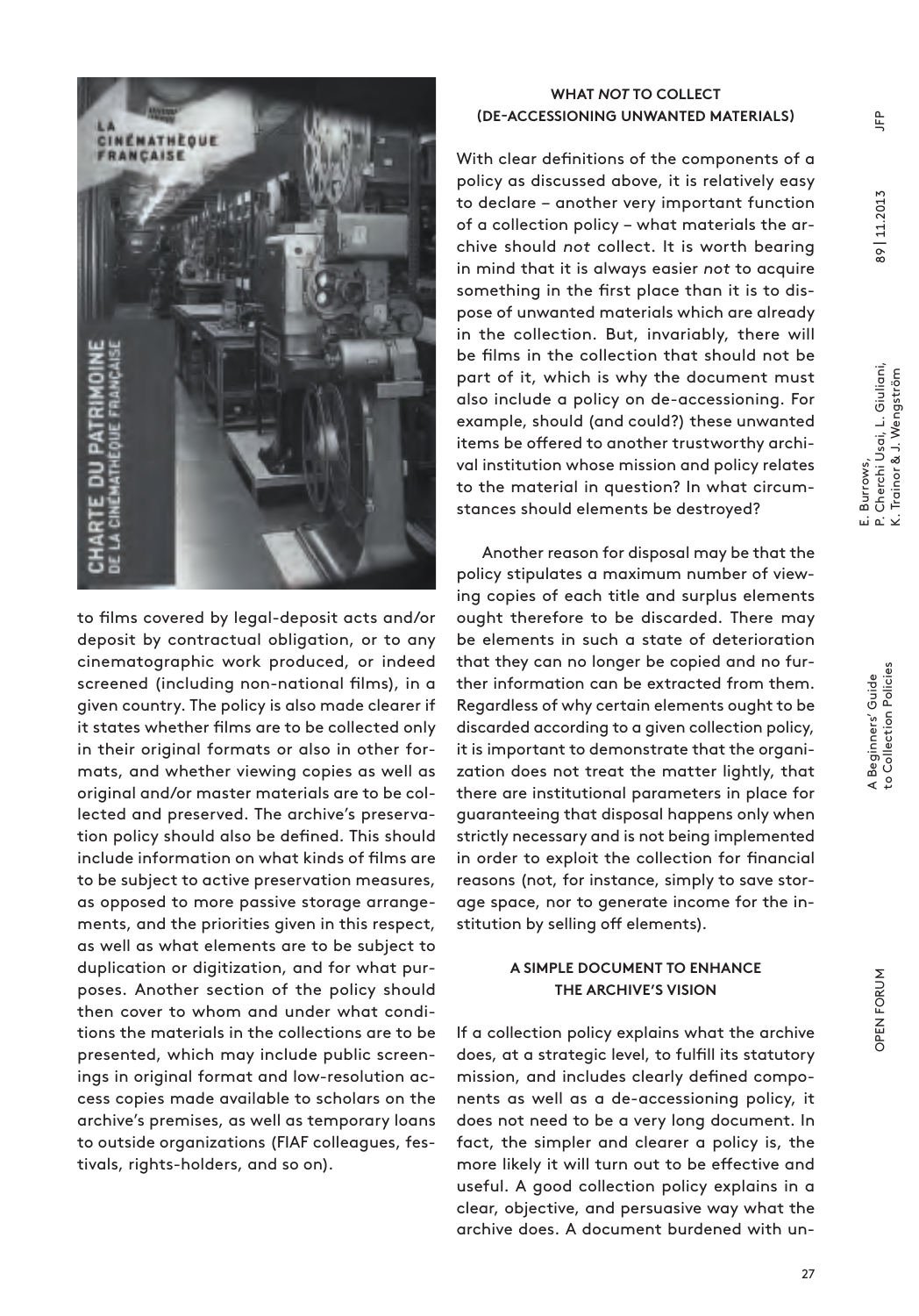necessary detail may confuse policies with procedures. A policy should explain what and why things are done, not how. Governing bodies and the external stakeholders will rightly assume that there are experienced staff and established protocols that ensure that procedures are in place in alignment with the policy. The ultimate goal of the policy is to make the archive's vision as clear and compelling as possible.

#### **Is it really necessary?**

Given that a collection policy explains what the archive is already doing, why bother to create one if the archive has been doing fine for years without it? And doesn't a formal, written policy limit the flexibility of the institution, and restrict the authority of the curator?

In fact, having a collection policy makes it a lot easier for the outside world to understand the value of the archive's activities, something which can only be beneficial to the institution. A collection policy is therefore an excellent tool for lobbying, fundraising, and public outreach. If it properly describes the mission and strategic aims of the archive, a policy will be flexible enough to actually guarantee curatorial authority, and there can only be advantages in being transparent and accountable. Furthermore, to have a policy formally endorsed by a governing body or an executive board is the best way to protect the collections – and indeed, the curator – from undue or illegitimate interference from administrators, funding agencies, and other stakeholders. This is particularly true if your archive is not an independent entity, but a department of a larger institution, where threats to the authority of the curator are more likely to come from within the organization than from outside. Once a collection policy is endorsed, it is much more difficult to overrule curatorial authority or to impose undesirable actions such as the acquisition of unwanted material, unacceptable preservation methods, provision of viewing access to elements that ought to be considered as preservation material, and unethical methods of disposal, such as the sale or exchange of collection items. An established collection policy simply makes it more complicated for, let's say, a newly-elected government or a new board of trustees to alter the guiding principles of the archive's activity.

#### **Added advantages**

A clear and simple policy gives the archive the status of a reliable and authoritative interlocutor, something that outsiders would want to be associated with, and will enhance the possibilities of attracting potential donors. It fosters support from the communities for which the archive exists, whether it is the general public or particular constituencies (for instance, scholars, students, or subject specialists). By explaining complex concepts in a clear, accessible and jargon-free language, a collection policy also gives strong motivation to anyone employed in the archive, and helps to create a unified and clear vision among all sections of the institution in the achievement of its goals.

A collection policy is never engraved in stone – it is a living document. Culture and technology are constantly evolving, resulting in developments in the field of moving image archiving, and institutions themselves evolve over time. Collection policies need to evolve as well, and it is a good idea to revise them at regular intervals, anywhere from once every 18 months to perhaps once every five years. Revising the policy in consultation with staff, administration, and stakeholders is also a good way to keep everyone involved, and minimizes the risk of those connected with the institution losing sight of the broader strategic aims of the archive. Apart from becoming outdated and therefore ineffective, a policy which is kept dormant for too long tends to be forgotten, and loses its value.

By creating and implementing collection policies, members of the film-archiving community have a better chance of being treated as equals to, and being given the same prominence, stature, and protection as fine arts collecting institutions and museums in other cultural fields. Once the collection policy is in place, there is no reason why it should not only be made publicly available, but also be actively promoted. We therefore hope that the existing policies and the Collection Policy "template" posted on the FIAF website (www.fiafnet.org/ uk/publications/fep.html) will serve as an inspiration and useful tool.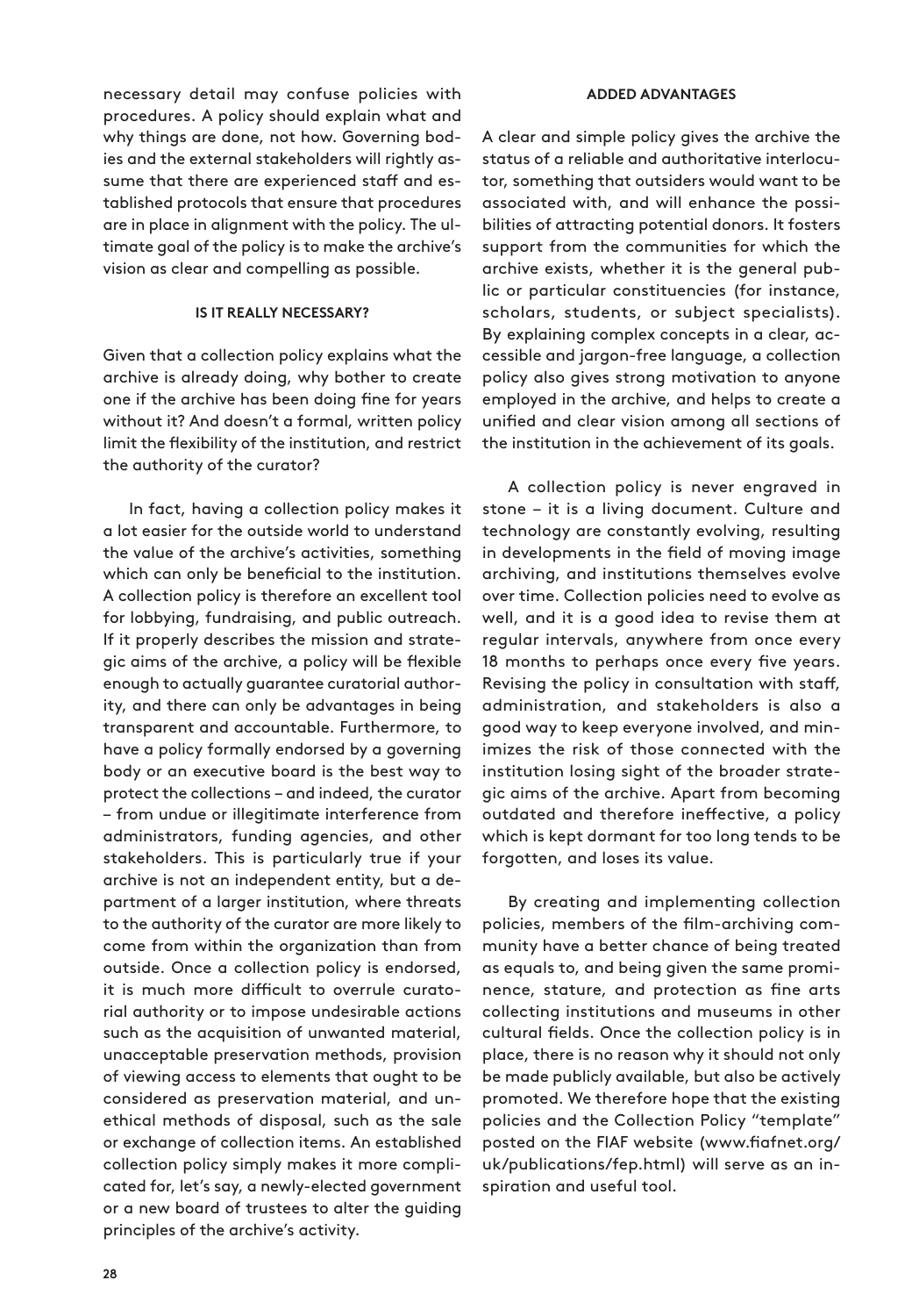L'établissement par les affiliés de la FIAF d'une charte de gestion des collections («collection policy» en anglais) est depuis de nombreuses années au cœur des discussions au sein de la Fédération. Le sujet est revenu sur la table au Second Century Forum du Congrès d'Oslo en 2010, à la suite de quoi une enquête sur les chartes en vigueur dans les archives a été lancée – à laquelle relativement peu d'archives ont hélas répondu. Au Congrès de Beijing en 2012, le Comité directeur a donné son feu vert au projet proposé par la Commission de programmation et d'accès aux collections (la PACC) de constituer un groupe de travail sur le sujet. Ses propositions ont été annoncées lors du Congrès de Barcelone en avril 2013. Outre cet article dans le JFP, une section nouvelle du site internet de la FIAF permettra prochainement aux affiliés de la FIAF de publier leurs normes en matière de gestion des collections. Un modèle de charte sera également proposé, afin de faciliter la mise en œuvre d'une telle charte par ceux qui n'en possèderaient pas encore une. Le groupe de travail, composé d'Elaine Burrows, Paolo Cherchi Usai, Luca Giuliani, Katie Trainor et Jon Wengström, propose dans le présent article un guide pratique à l'intention des néophytes, dont les points principaux sont résumés ci-après.

Les collections des musées des beaux-arts bénéficient d'une tradition plus ancienne et plus solide en matière de normes écrites de gestion des collections que celles des archives d'images en mouvement. Ceci est dû autant à des facteurs d'ordre historique qu'à la nature intrinsèque des objets conservés (uniques pour les objets d'art, reproductibles pour les images en mouvement).

Les membres et associés de la FIAF sont des organisations culturelles à but non lucratif dont les tâches sont généralement d'acquérir, conserver, documenter et diffuser le patrimoine cinématographique et audiovisuel. Celles-ci auraient tout intérêt à publier une charte de gestion des collections simple et transparente, en lien avec leurs missions officielles, qui leur permettrait d'expliquer clairement à tous leurs partenaires (conseil d'administration, gouvernement, mécènes, mais aussi le public) pourquoi elles existent, en quoi leur travail est important et comment elles entendent remplir leur mission.

Il est important de définir la nature des collections conservées, ainsi que le positionnement de l'institution vis-à-vis d'autres institutions similaires ou voisines (FIAF ou non-FIAF), qui auraient pour but la prise en charge d'autres éléments du patrimoine audiovisuel, afin de pouvoir prouver qu'il n'y a pas de duplication de mandats avec d'autres institutions.

Une politique des collections doit stipuler: a) quelles images en mouvement et documents connexes doivent être acquis, b) comment ils doivent être conservés, et c) dans quelle mesure et comment ces collections doivent être rendues accessibles.

La charte de gestion des collections ne sera évidemment pas la même si la mission de l'institution est d'acquérir, conserver, documenter et rendre accessible le patrimoine cinématographique national, ou une collection plus spécialisée. Il faut aussi déterminer ce qu'on entend par «film», s'il faut conserver les éléments dans leur format original ou si un autre format est admis ou requis, si l'on devra conduire une politique de conservation active ou si l'on pourra se contenter de l'entreposage d'éléments reçus en dépôt. Une autre section de la charte de gestion des collections devrait stipuler à qui et dans quelles conditions les collections seront rendues accessibles.

Que ne faut-il *pas* acquérir ? Les auteurs signalent qu'une fois définis les éléments entrant dans le cadre des collections, il est relativement facile de définir quels matériels il n'est pas utile d'acquérir. Il est en effet plus facile de ne pas acquérir un élément non désiré que de se dessaisir d'un élément déjà présent dans les collections. Par ailleurs, que faut-il faire devant l'épineux dilemme de devoir se défaire, voire détruire des éléments de la collection (comme des copies multiples ou à un stade de dégradation irrécupérable) ? Il faudrait en tous les cas soumettre ces choix difficiles à des procédures à la mesure de la confiance placée dans l'institution.

Il n'est pas nécessaire que la charte de gestion des collections soit un document long et complexe. En réalité, plus elle est simple et claire, plus elle sera efficace et convaincante. Elle doit expliquer la vision de l'institution, tout en évitant de rentrer dans le détail des protocoles et procédures, qui demeureront la prérogative du personnel qualifié de l'institution.

Mais pourquoi créer un document dont la nécessité ne s'était pas fait sentir pendant de longues années et qui risque de limiter la flexibilité de l'institution, voire de restreindre l'autorité de son conservateur? Parce qu'une charte écrite de gestion des collections rend les activités d'une institution plus compréhensibles au monde extérieur, et devient ainsi un excellent instrument au service de la recherche de soutiens politiques, de sources de financement et de publicité. L'adoption d'une telle charte par les institutions publiques constitue aussi une garantie de légitimité et protège les collections ainsi que les conservateurs d'interférences non désirées en cas, par exemple, de changements de gouvernement ou de direction des organismes de tutelle.

Une charte de gestion des collections simple et claire confère aussi à l'institution le statut d'un interlocuteur solide et digne de confiance, susceptible d'attirer la bonne prédisposition de donateurs potentiels, ainsi que la confiance des chercheurs, étudiants et spécialistes. En interne, elle facilite également le développement d'une conception cohérente de l'institution tout en motivant le personnel des différents services.

Elle n'est néanmoins jamais définitive – c'est un document évolutif. Les archives d'images en mouvement sont en perpétuel renouvellement, le contexte culturel et technologique également. La charte de gestion des collections devrait donc être révisée périodiquement, avec la participation du personnel, de l'administration et de tous les partenaires, en vue de son actualisation et de la redéfinition des objectifs stratégiques de l'institution.

Pour conclure, l'établissement et l'application d'une charte de gestion des collections devraient permettre à la communauté des archives d'être traitée avec les mêmes égards que les collections et musées des beaux-arts et autres secteurs culturels. Une fois adoptée, cette charte devra être rendue publique et défendue le plus activement possible.

E. Burrows,

P. Cherchi Usai, L. Giuliani, K. Trainor & J. Wengström

ப் உ் ∠்

. Burrows,<br>. Cherchi Usai, L. Giuliani,<br>. Trainor & J. Wengström

89 | 11.2013

89 | 11.2013